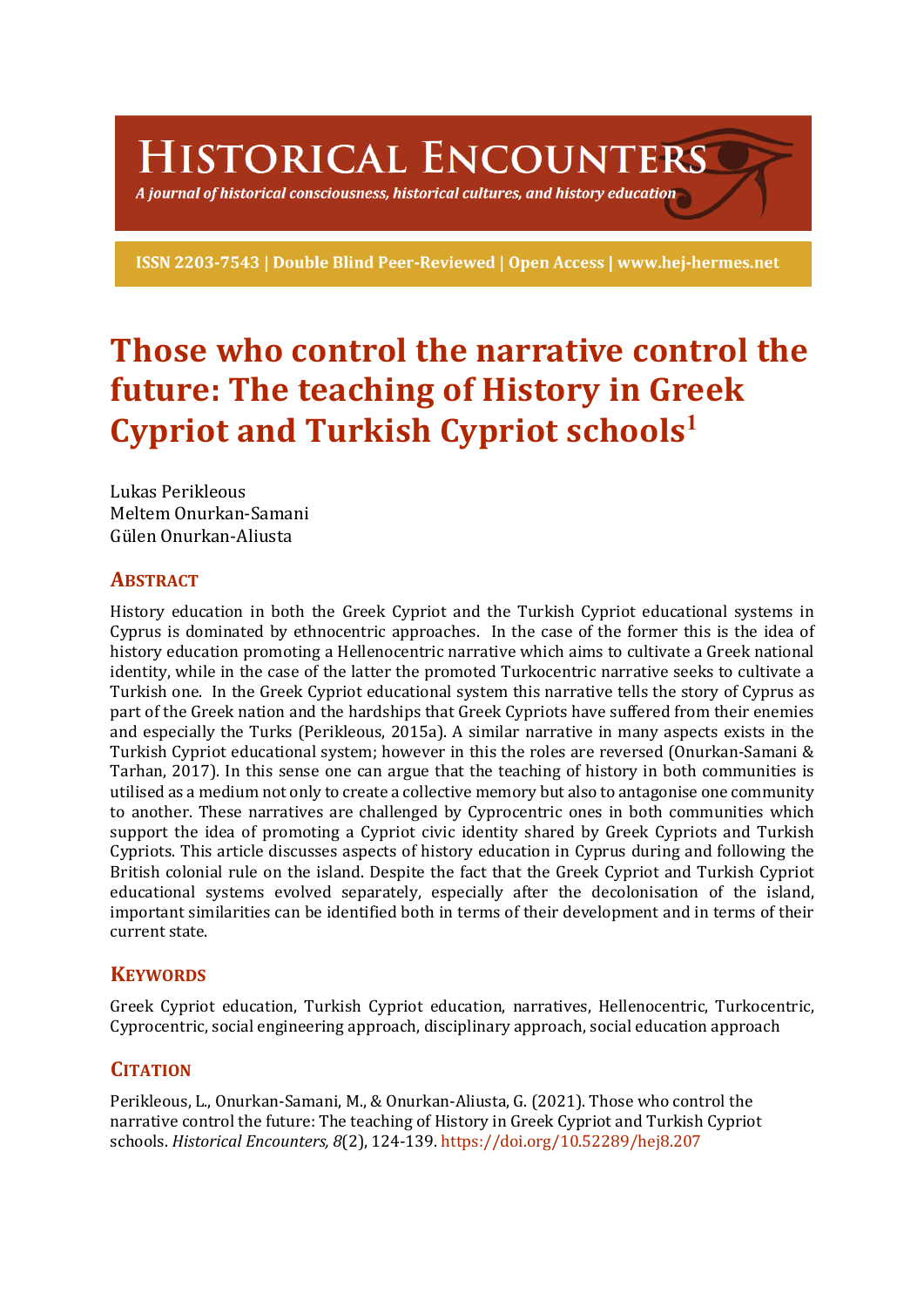© Copyright retained by Author/s Published 6 May 2021 Distributed under a CC BY-NC-ND 4.0 License

# **Introduction**

For most of the nineteenth-century, Cyprus was part of the Ottoman Empire. In 1878, the Ottomans ceded control of the island to Britain which declared Cyprus a Crown Colony in 1925. In 1960, with a compromise reached between Britain, Greece, and Turkey, the Republic of Cyprus was established as a bi-communal independent state based on partnership between Greek Cypriots and Turkish Cypriots. The 1960 partnership, however, lasted only three years because of disagreements between the two communities related to the Constitution and other intercommunal matters. In 1963 inter-communal conflicts broke out leading to the introduction of a UN Peace Keeping Force (UNFICYP) by the United Nations Security Council in 1964, which has been in charge of peacekeeping in Cyprus since then.

Disagreements remained unresolved in the next decade and up to the present day. In 1974 a coup, which was staged by a Greek Cypriot paramilitary organisation and the Greek Junta to overthrow the Greek Cypriot president of the Republic of Cyprus, prompted a military intervention by Turkey. According to the official Turkish Cypriot narrative, "Turkey militarily intervened under Article IV of the Treaty of Guarantee of 1960, [in order to remove] the threat of further violence and even greater loss of life on the Island" (Deputy Prime Ministry and Ministry of Foreign Affairs, n.d., n.p.). According to the Greek Cypriot official narrative this was a "full scale invasion against Cyprus... [Although this] ... was in violation of all rules of international legality, including the UN Charter, Turkey proceeded to occupy the northern part of the island" (Ministry of Foreign Affairs, 2006, n.p.). As a result, the island was divided and a significant part of the population was displaced. In 1983, the Turkish Cypriot authorities declared the establishment of the Turkish Republic of Northern Cyprus (TRNC), which has since remained internationally unrecognised except by Turkey. In turn Turkey does not recognise the Republic of Cyprus which is governed by Greek Cypriots and is the only internationally recognised government entity on the island. 

With the physical division and the existence of two different governmental systems that do not politically recognise each other, the main communities of the island had no physical contact for four decades. Hence, for the new generations, the main sources of information about the other community were essentially their families and school. In 2003 a number of checkpoints opened allowing crossings to both sides. This allowed contacts between Greek Cypriots and Turkish Cypriots; however, many people have not passed to the other side yet and the political division between the two communities remains.

This article discusses recent developments in history education in Cyprus. While sections that discuss both educational systems were jointly written, those discussing each system were separately written by the individual authors. The authors of this article were personally involved in developments in history education in Cyprus during the last two decades. However, every account will always be influenced by its creator's own contextuality and positionality. Having this in mind we believe that the readers will recognise that this article remains valuable in order to understand Greek Cypriot and Turkish Cypriot perspectives in relation to history education on the island of Cyprus.

# **History education during British colonial rule**

Colonial educational policy regarding the teaching of history is a relatively under-researched area in many former colonies. This allowed the prevalence of the belief that colonial policy was homogenous around the world and was essentially an effort to impose a narrative that favoured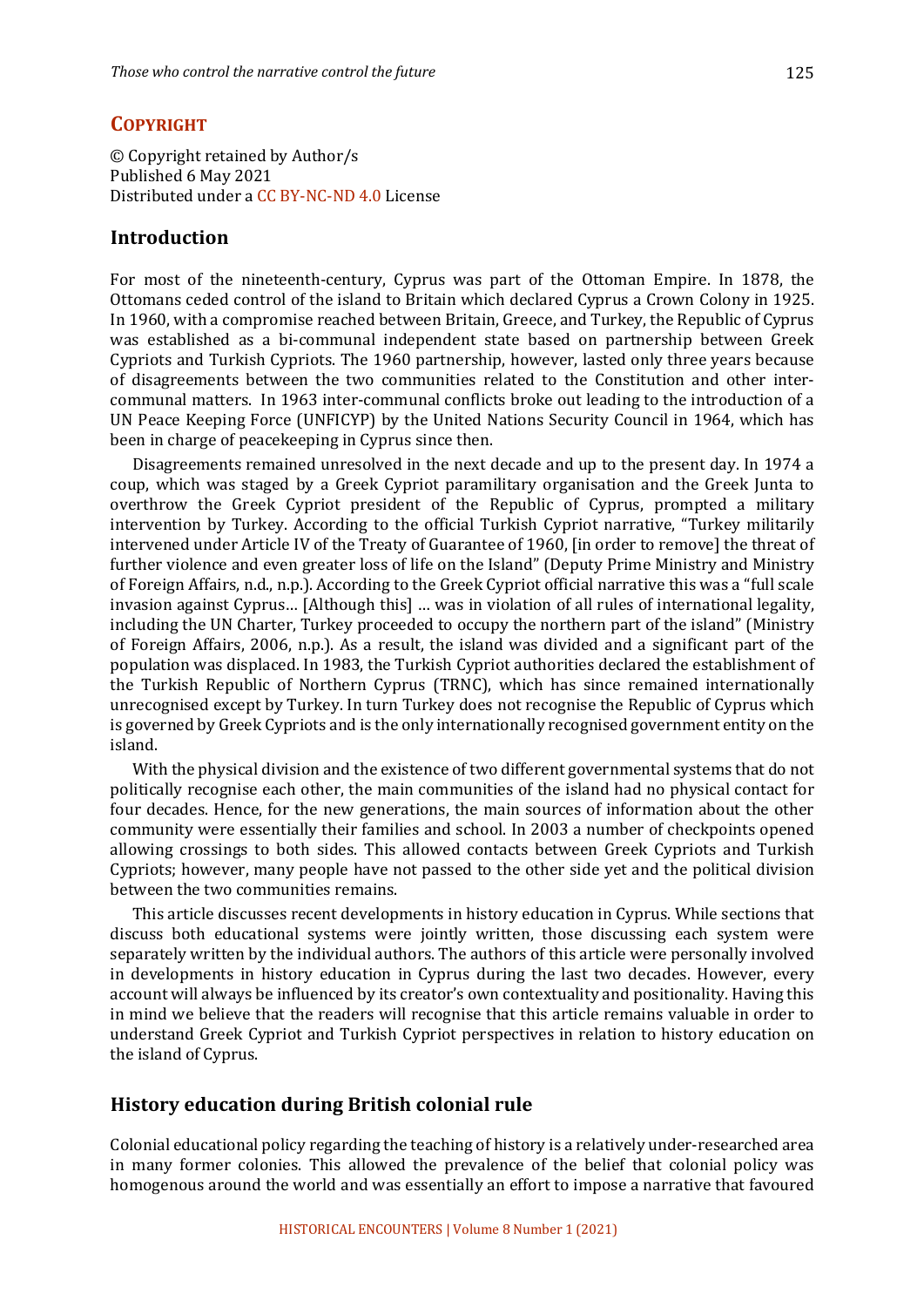the European colonisers and devalued indigenous cultures. The teaching of the history of the colonisers and the emphasis on the history of the colonised since they were ruled by the Europeans were, according to this belief, a common aspect of colonial history curricula (Vickers, Kan & Morris, 2003). However, this was not the case in Cyprus.

The two main communities of Cyprus have had different educational systems throughout their common history. From the Ottoman Period onwards (1571 - 1878) education in Cyprus was mostly the responsibility of the respective ethno-religious communities. The two different systems also existed during the 82 year-long British colonial rule (1878-1960). Until the 1930s, the British colonial government was quite tolerant towards the different ethnic orientations of the Greek Cypriot and the Turkish Cypriot education systems and allowed a considerable degree of autonomy to the two communities in terms of handling their own educational affairs, including the use of textbooks from Greece and Turkey (Persianis, 2010; Philippou, 2014; Samani, 2006; Suha, 1971). However, this changed in the 1930s with a significant reduction of Greek and Turkish history in the substantive content prescribed by the 1935 Curriculum for primary education. The import of school textbooks from Greece and Turkey was also banned for a period of time (1931-1948) known as the 'without-book period' in the history of Cyprus (Güneş, Çapraz & Erdönmez, 2018).

According to the British authorities this was necessary in order to a) address the problem of history being distorted by Greek and Turkish teachers, and b) give the proper attention to the history of Cyprus through the 'correct' perspective of the island's past (Palmer, 1936 cited in Persianis, 2010). This change can be explained by the fact that during the 1920s and 1930s the British began to see education as a vehicle for what they viewed as an unhealthy nationalism which fuelled the two communities' demands over the island's future (Onurkan-Samani, 2007; Philippou, 2014). It also coincided with a general change in British colonial policy in Cyprus which became extremely strict and intolerant to any signs of nationalism after the 1931 uprising of the Greek Cypriots (Perikleous, 2015a).

The teaching of Greek and Turkish history returned as a distinct subject for the respective communities with the 1949 Curriculum (Persians & Polyviou, 1992; Polydorou, 1995). After the end of the Second World War, the British partly abandoned the strict policy enforced after 1931 and attempted to negotiate a new constitution with increased self-administration for Cypriots. At that time (particularly in the context of the decolonisation in India) the British realised that Cyprus could not be ruled in the imperial manner of previous years. Greek Cypriots expected that union with Greece would be awarded to them after their contribution during the war while the Soviet Union's growing influence among Cypriot workers increased anti-British incidents and the possibility of new revolts. In this climate "loyalty through development and political reform" (Faustmann, 1999, p. 75) became the new guiding principle for British policy on the island.

According to Yiangou (2004), unlike British educational policy in other colonies, in which British history was compulsory in order to challenge local nationalism, in the case of Cyprus, the teaching of the island's history was encouraged in order to suppress Greek Cypriot nationalism. This was because while in other colonies local nationalism reinforced demands for independence, in Cyprus, Greek Cypriot nationalism reinforced the demand for union with Greece. This phenomenon was not unrelated to the fact that in Cyprus two communities, which identified as members of nations that existed outside the British Empire, were living within the Empire.

## **History education in Cyprus between 1960 and 2000**

The independent Republic of Cyprus, which was founded as a partnership state in 1960, did not have a central ministry of education and educational issues were handled separately by each community through two separate bodies called Communal Chambers (Onurkan-Samani, 1999; Perikleous, 2015a). The fact that the two communities preferred to implement almost the same curricula – and use the same textbooks – as in Greece and Turkey for the teaching of Greek and Turkish history (Onurkan-Samani & Tarhan, 2017; Perikleous, 2010), gives us an idea of how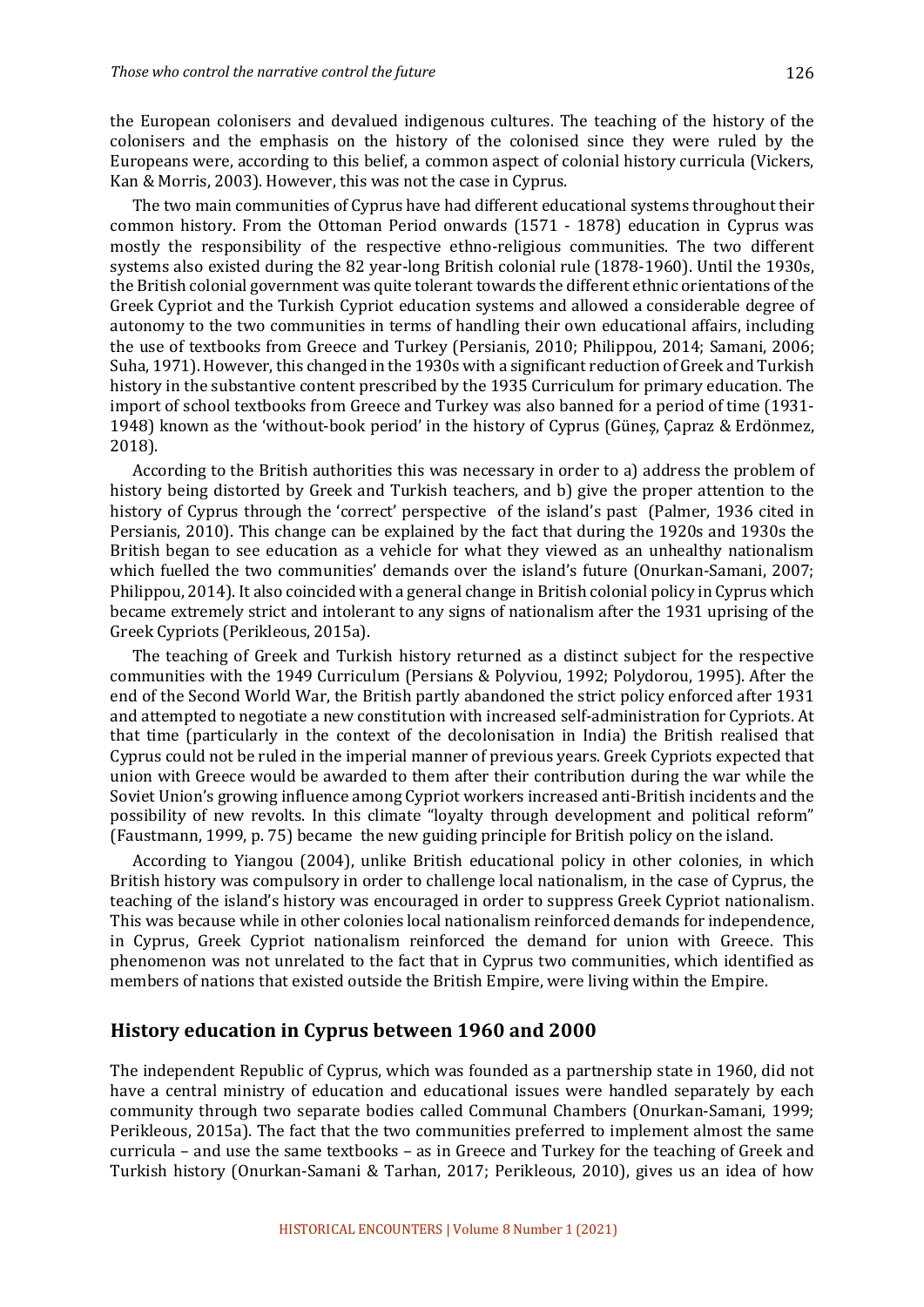Greek Cypriots and Turkish Cypriots viewed themselves at the time; both communities aimed to promote and preserve the national identities of the motherlands. In addition to influences from Greece and Turkey, the educational systems of the two communities  $-$  and particularly the teaching of history – were substantially affected and shaped by the internal conflict conditions which existed on the island between 1963 and 1974 and the physical division of the two communities.

#### *Turkish Cypriot educational system*

During the twentieth-century and the beginning of the twenty-first, in the absence of a curriculum, designated textbooks essentially defined the teaching of the subject. The first Turkish Cypriot textbook for the history of Cyprus, titled 'History of Cyprus from the beginning to the present', was written in 1966 by Turkish Cypriot history teacher, Vergi H. Bedevi. This was shortly after the intercommunal conflicts of 1963-1964. A subsequent textbook approved for use in schools was written in 1971 by Vehbi Zeki Serter, a member of a nationalist right-wing party. This text and its updated editions under the names of 'History of Cyprus' and / or 'History of Turkish Cypriot Struggle' were used in secondary schools for almost three decades, from 1971 to 2004 (Karahasan & Latif, 2010). 

The last edition of the Serter textbook (2002) included sections on the geographical location of Cyprus and its geopolitical importance for Greece and Turkey. It covered the Byzantine, the Catholic, the Ottoman, and the British periods. Most of the textbook, however, was devoted to the Ottoman period. The arrival of the Ottomans on the island in 1571 was presented as the most important historical event because, as emphasised in the book, this was the beginning of the history of Turks on the island. The textbook approached the history of Cyprus as part of Turkish history referring both to Ottomans and Turkish Cypriots as Turks while the term 'motherland' was used for Turkey throughout the book. The existence of Greek Cypriots was rarely acknowledged and references to them were usually related to conflicts that took place on the island. According to the textbook, Greek Cypriots are a 'hybrid' group who although they selfidentify as Greeks, in reality are not related to the population of Greece. The period that received the most attention was the years between 1963 and 1974 which were described as 'the history of the struggle of the Turks of Cyprus.' The textbook's narrative for this period focused mainly on the suffering of Turkish Cypriots while the hardships suffered by the Greek Cypriots were rarely mentioned. Overall, it can be argued that the first history textbook used in the Turkish Cypriot educational system provided an ethno-nationalist narrative that prescribed a very specific national identity for new generations of Turkish Cypriots. Furthermore, it cultivated the idea that the two communities could never live together and thus the permanent division of Cyprus was the best solution.

In terms of teaching methodology, the textbook contained long narratives without any activities for students and was illustrated with limited black and white pictures including pictures displaying the suffering of Turkish Cypriots such as martyrdoms and massacres. It followed a traditional teacher-centred approach where teachers conveyed knowledge that students were supposed to passively receive and memorise. Opportunities for the students to actively engage in the construction of historical knowledge were absent.

#### *Greek Cypriot educational system*

History teaching in Greek Cypriot education during the twentieth-century was also heavily influenced by the Greek educational system. Greek history was the most prominent part of the teaching of the subject and, as in the case of Turkish Cypriot education, it was taught through the same textbooks used in Greece. The period after 1974 saw the rise of Cyprocentric views in education which took the form of establishing the history of Cyprus as part of the teaching of the subject and the development of textbooks and curricula in Cyprus (Philippou & Klerides, 2010). This was mainly because ethnocentric ideas and the *Enosis* (union) ideal became unpopular among Greek Cypriots after the 1974 events, which had begun with a coup by supporters of union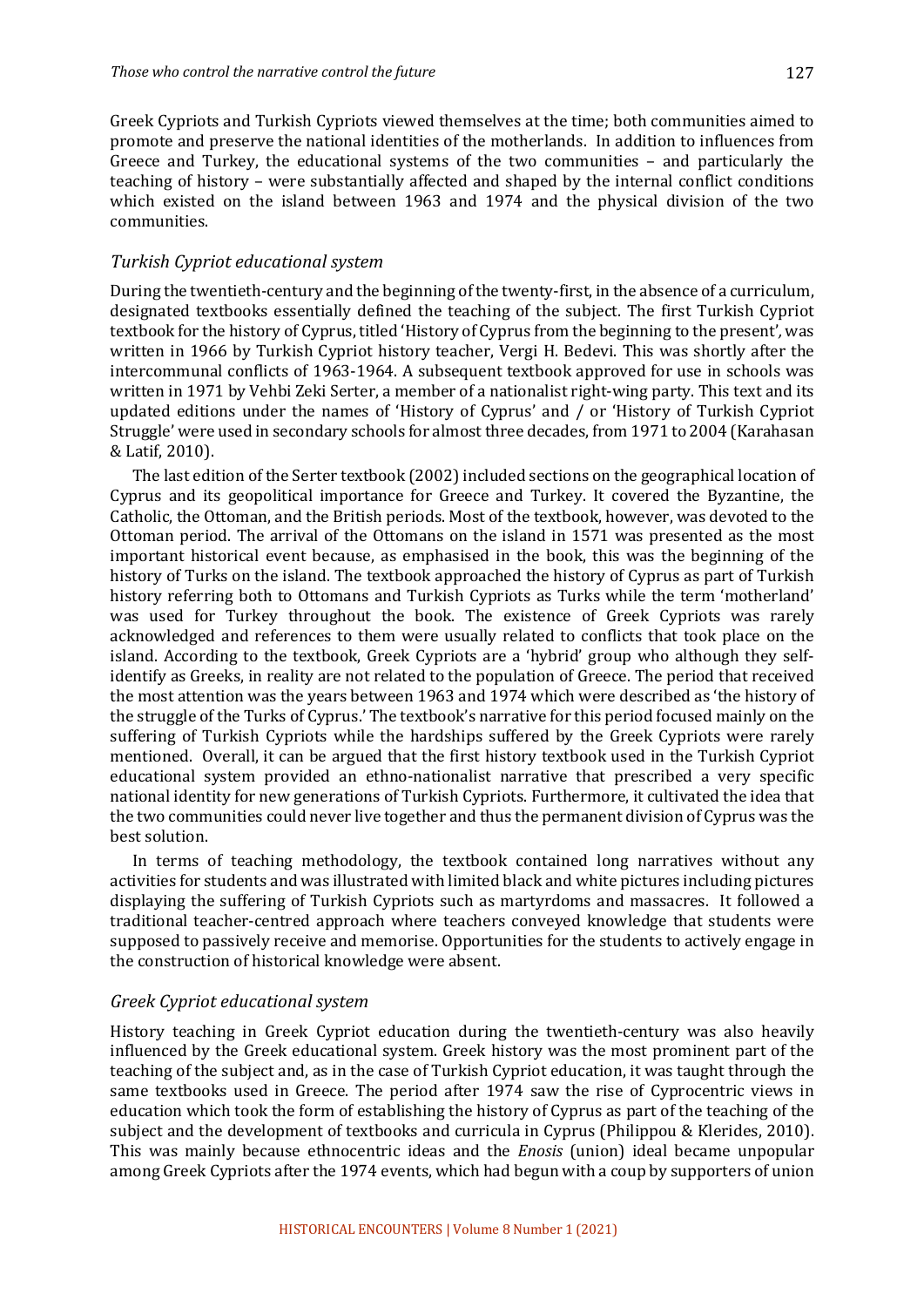with Greece. Nevertheless, the teaching of the subject did not decisively move away from Greek Cypriot education's ethnocentric/ Hellenocentric orientation (Philippou & Klerides, 2010). The 1981 History Curriculum for primary education was an example of this tension. According to this document, students should learn the most important events of the history of their country (i.e. Cyprus) and develop feelings of patriotism (Ministry of Education of Cyprus, 1981). However, according to the same document, students should also acquire a national identity (i.e. Greek) and preserve national heritage. The curriculum's ethnocentric character was also evident in the prescribed content that focused on Greek history rather than the Cypriot one. In 1993 a right-wing government rose to power and ethnocentrism in education became even more prominent. The 1996 History Curriculum for primary education, which was a moderately amended version of the one introduced in 1994, stated that the main purpose of history teaching was "to help students to get to know and appreciate the history and cultural heritage of Cyprus and Greece and to form national consciousness as members of the Greek nation and as inhabitants of the semi-occupied Cyprus" (Ministry of Education and Culture, 1996, p. 133). As in the case of Turkish Cypriot education, the textbooks did not offer any activities designed to promote historical thinking and students were expected to memorise the factual knowledge contained in them.

The narrative in the Greek textbooks was one about the Greek nation being a brave and freedom-loving people who struggled against their enemies and civilised the world. Greek Cypriot textbooks presented Cyprus as a Greek island since at least the thirteenth-century BCE and all Cypriots as essentially Greeks who typically fought bravely for freedom (Perikleous, 2010). Encounters with other people were usually presented, in both cases, as conflicts in which the Greeks and the Cypriots were the heroes fighting against enemies who wanted to enslave them. Turkish people were presented as the main enemy since the fifteenth-century CE. They were those who had dissolved the Greek Byzantine Empire and enslaved the Greeks (including the Greek-Cypriots) for four centuries. In many Greek Cypriot textbooks the Turkish-Cypriots were only referenced during the description of conflicts on the island.

#### *Overview*

History teaching in Cyprus during the twentieth-century was an example of what Seixas (2000) calls a 'best story' approach which aimed to transmit a single definite narrative (the best story of the past) in order to reinforce a sense of belonging and to promote the dominant values of the society. In the case of Greek Cypriot education this story was a Hellenocentric narrative that aimed to cultivate a Greek national identity, whilst a Turkocentric narrative sought to cultivate a Turkish identity in Turkish Cypriot education. In the Greek Cypriot educational system this narrative told the story of Cyprus as part of the Greek nation and the hardships that Greek Cypriots had suffered from their enemies and especially the Turks (Perikleous, 2015a). A similar reverse narrative in many respects existed in the Turkish Cypriot educational system (Onurkan-Samani & Tarhan, 2017). 

These ethnocentric approaches were rivalled by Cyprocentric ones that instead of promoting a national Greek or Turkish identity, favoured a Cypriot civic identity which included both Greek Cypriots and Turkish Cypriots. Proponents of these approaches in both communities aspired to educate future generations who felt primarily Cypriot (whether they were Turkish Cypriot or Greek Cypriot) and shared a similar narrative about Cyprus being at the crossroads of civilizations. This pointed towards a more consensual narrative of Turkish Cypriots and Greek Cypriots coexisting and living peacefully for centuries and creating a shared culture (Kızılyürek, 2002; Perikleous, 2015a). However, these Cyprocentric approaches did not have a substantial impact upon the teaching of history during the twentieth-century.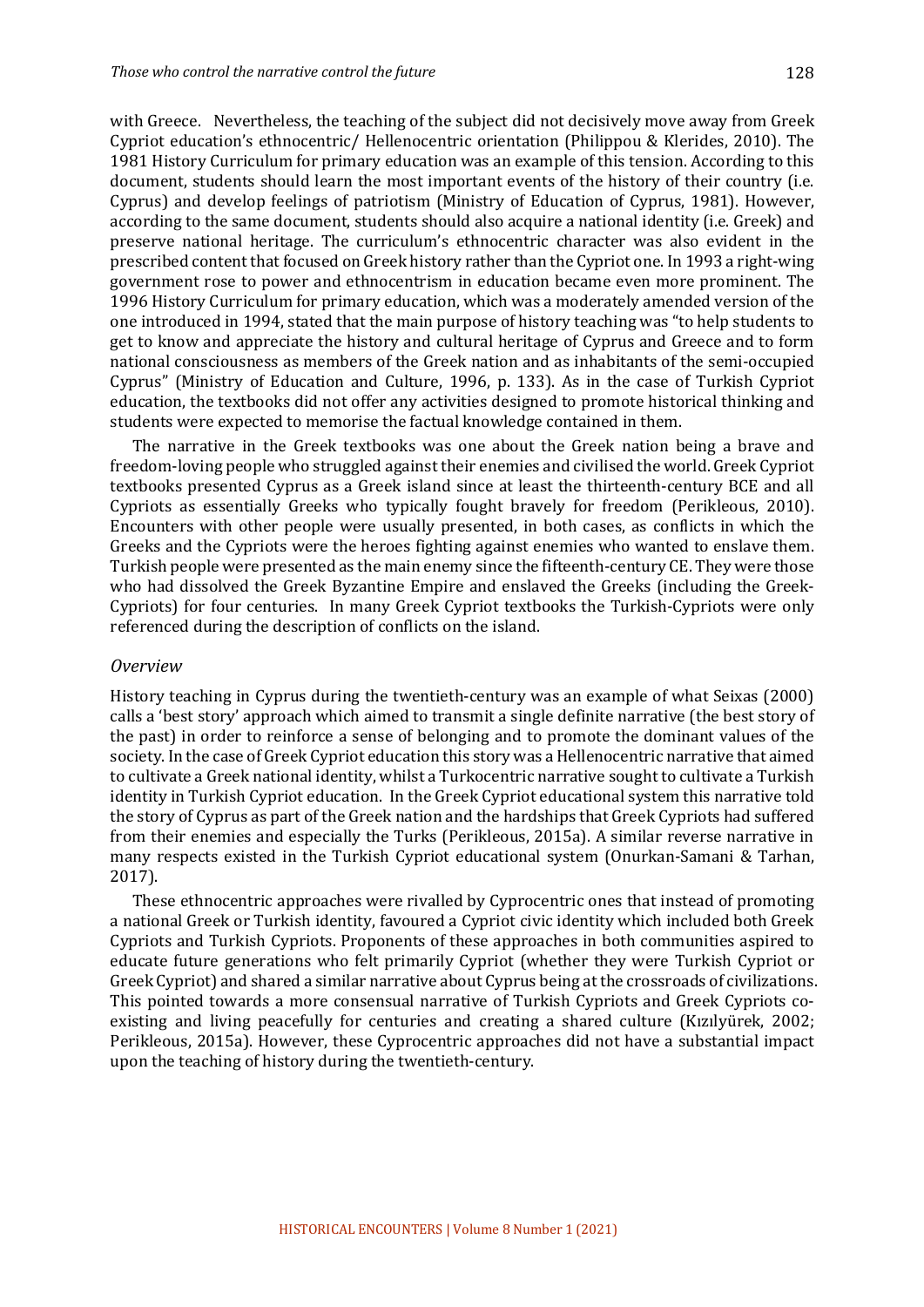## **History education in Cyprus in the twenty-first century**

## *Turkish Cypriot educational system*

In 2003, with the ascension to power of a left-wing party which supported a federal solution based on political equality, the already established role of history education within the Turkish Cypriot system was questioned. The new government was against the nationalist policies and the ethnocentric perception of history reflected in history textbooks (Beyidoğlu Önen et al., 2010). Therefore, a commission consisting mostly of local academics, historians and teachers was set up to develop new history textbooks with the aim of developing Turkish Cypriot cultural identity, inquiry skills, empathy, responsibility, respect for diversity and active participation in social life. In total, six textbooks titled 'History of Cyprus' were developed. These new textbooks were in contrast with the previous ones in terms of content, appearance, pedagogical approach and underlying assumptions (Papadakis, 2008). The new textbooks attempted to eliminate elements of ethno-nationalism focusing more on inclusive historical knowledge. As Beyidoğlu Önen et al. (2010) state, content referring to a 'national enemy' and the 'Other' was removed. The new textbooks were Cyprocentric in geographical and cultural terms with a tendency to move towards a model of civic nationalism that promoted loyalty to the Turkish Cypriot state open to the idea of a future joint state, presenting Cyprus as the homeland of all communities living on the island (Papadakis, 2008). Instead of employing an ethno-nationalist perspective, the textbooks recognized the existence of the other communities (i.e. Greek Cypriots, Maronite Cypriots and Armenian Cypriots), referring to them as 'Cypriots too', who can live together in peace. The word 'Turks' for Turkish Cypriots and 'motherland' for Turkey were not often used in these textbooks.

In terms of appearance, the new textbooks were colourful and well-illustrated. This was also the period during which an educational reform that aimed for a shift from traditional teaching to a constructivist student-centred learning approach was launched (Ministry of National Education and Culture, 2005). Hence, the new textbooks were based on this student-centred approach that put students at the centre of teaching and took their characteristics, needs and interests into consideration. Unlike traditional teacher-centred approaches of teaching history that focused on knowledge transmission, the new textbooks mainly contained student-centred activities embedding the aim of promoting higher order thinking skills including historical thinking, multiperspectivity, critical thinking and inquiry skills. Furthermore, the textbooks implied that a united Cyprus based on political equality was the best solution on the island. Thus, the maps of Cyprus included in the textbooks were not divided. The textbooks were in use for five years from 2004 to 2009 and during this time the main criticism against them, by right wing political parties, journalists and historians, was that the new generations would lose their national identity (Beyidoğlu Önen et al., 2010). 

Despite their substantial differences with the previous texts, especially their focus on cultivating abilities related to historical inquiry and deserting traditional ethnocentric narratives, the 2004 textbooks did not abandon the idea of promoting social aims through the teaching of history. This is evident in their focus on promoting a specific narrative (i.e. Cyprocentric), a specific identity (i.e. Turkish Cypriot) and a specific idea about the appropriate solution for the current situation in Cyprus. In this sense, they were one of the many examples around the world where a disciplinary approach was employed as a means to promote social aims related to reconciliation in conflict societies.

Upon the return of the previous right-wing government in 2009, the history textbooks were once again revised and rewritten. Changing history textbooks was one of the now ruling party's promises during the election campaign (Beyidoğlu Önen et al., 2010). Therefore, soon after the elections, a committee of academics mostly from universities in Turkey was set up to rewrite the history textbooks. The textbooks claimed to shed light on 'historical realities' (Ministry of National Education and Culture, 2009). Compared to the previous ones, the new textbooks differed mainly in terms of content. As promised, there was a return to teaching national history in an ethnocentric way, through the use of a nationalist and militaristic discourse (Beyidoğlu Önen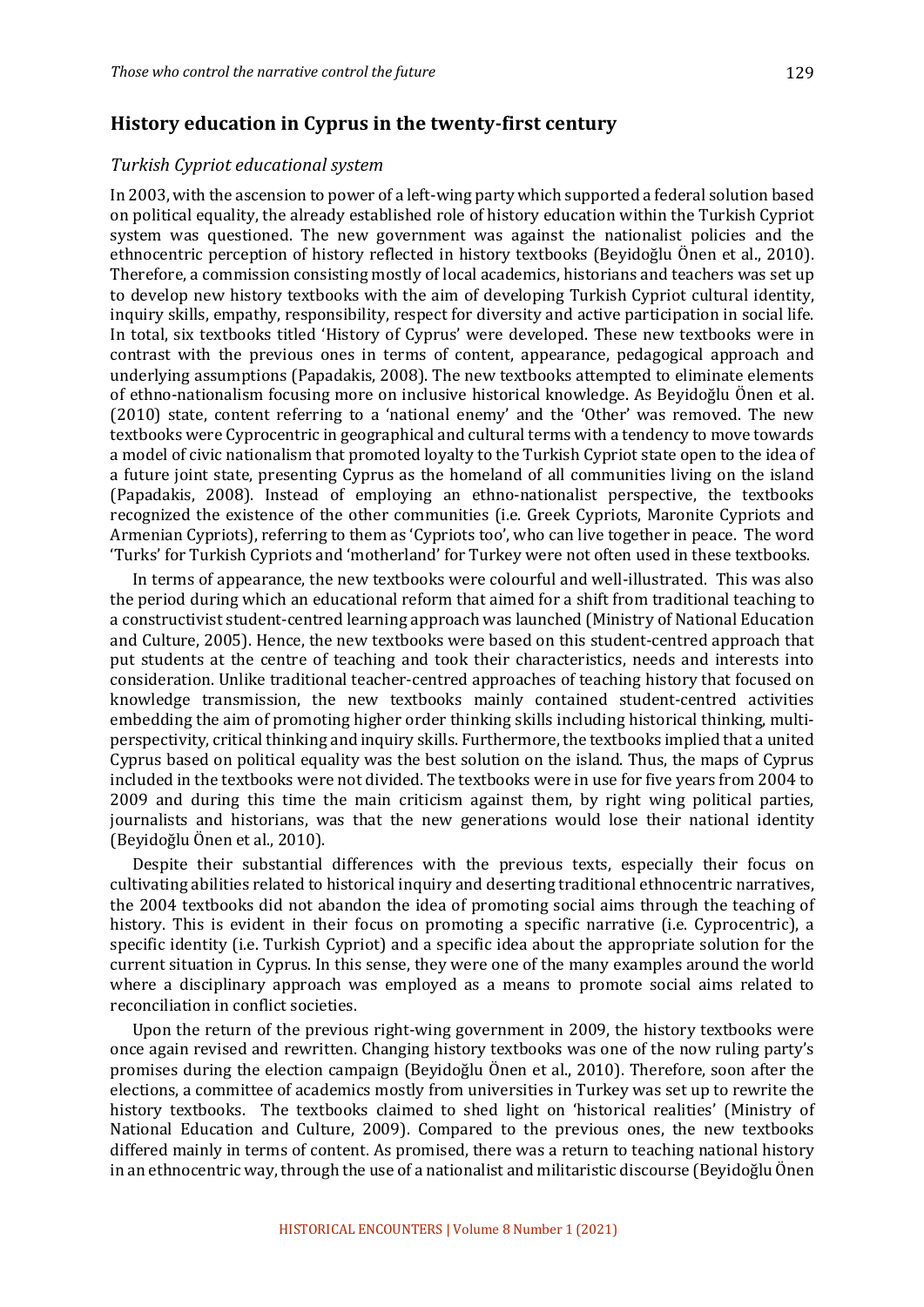et al., 2010). Unlike the previous textbooks, the new ones presented the history of Turkish Cypriots on the island from a strictly Turkish Cypriot point of view ignoring the shared past and experiences of the two communities (Karahasan & Latif, 2011). As in case of the first history textbook, the suffering of Greek Cypriots during conflicts was not voiced. In these new textbooks, history was defined as a 'science that highlights historical facts' (Ministry of National Education and Culture, 2009). In terms of the appearance, they were also highly colourful and illustrated. However, the main problem with these textbooks, which were used until 2018, was the effort to promote a nationalist way of teaching history but to an extent maintain the student-centred methods of the previous textbooks. This phenomenon created confusion for teachers and students alike (Onurkan-Samani & Tarhan, 2017).

In 2013, the Basic Education Curriculum Development Project (TEPGEP), funded by the Turkish Embassy and run by a Turkish Cypriot university, under the responsibility of the Turkish Cypriot educational authorities, was set up in the Turkish Cypriot educational system (Ministry of National Education and Culture, 2016). Within this project, a basic education curriculum for the history of Cyprus was developed for the first time in the Turkish Cypriot educational system. This was the 'Cypriot and Turkish Cypriot History Curriculum' for lower secondary education which claims to be "student-centred based on Progressivism and Reconstructionism as educational philosophies aiming to promote historical thinking" (Ministry of National Education and Culture, 2016, p. 27).

Parallel to the curriculum, three school textbooks were also written by a committee consisting of Turkish and Turkish Cypriot academic historians and history teachers. In contrast with the official Greek Cypriot narrative, the Turkish Cypriot textbooks do not refer to the existence of a Greek population in Cyprus during the pre-Ottoman period. The terms Greek Cypriots and Rums of Cyprus only appear in the second and the third textbook, along with the term Turkish Cypriots. The periods of conflict between the two main communities of the island are presented from a Turkish Cypriot point of view. However, the narrative related to the missing persons of these conflicts also refers to the Greek Cypriots.

All three textbooks are colourful and highly illustrated consisting of units that provide substantive knowledge in the form of narratives, followed by a variety of activities. Despite the fact that the Basic Education Curriculum refers to the aim of promoting historical thinking, the textbooks focus on providing substantive knowledge and do not provide the students with much opportunity to construct meaning and develop critical, historical and reflective thinking.

#### *Greek Cypriot educational system*

The dawn of the new millennium marked the beginning of changes in Greek-Cypriot history education too. The report of the Educational Reform Committee (2004), which was appointed by a newly elected government supported by the centre-right, centre-left and leftist parties, called for changes in order to a) abandon the Hellenocentric (ethnocentric) ideological orientation of Greek Cypriot education, b) promote interculturalism and multiculturalism, and c) acknowledge the existence of the Turkish Cypriot community. The report criticised the import of Greek textbooks and suggested that new history textbooks should be written by Greek Cypriot and Turkish Cypriot experts. It also argued that history education should become a means of promoting peaceful co-existence and rapprochement between the two communities in Cyprus. (Perikleous, 2015a). 

This report was the beginning of a process which led to a comprehensive educational reform for both primary and secondary education. The reform was officially commenced in 2008 by a leftist-led coalition government and continues until today under the current right-wing government. In 2010 a new history curriculum (Ministry of Education and Culture, 2010) was published. Although it contained general references to the development of historical thinking, multiperspectivity, the use of sources and understanding change, and continuity, strong elements of a traditional ethnocentric/Hellenocentric approach still existed in it. This is evident in its description of the aims and purposes of history education and in its prescribed content which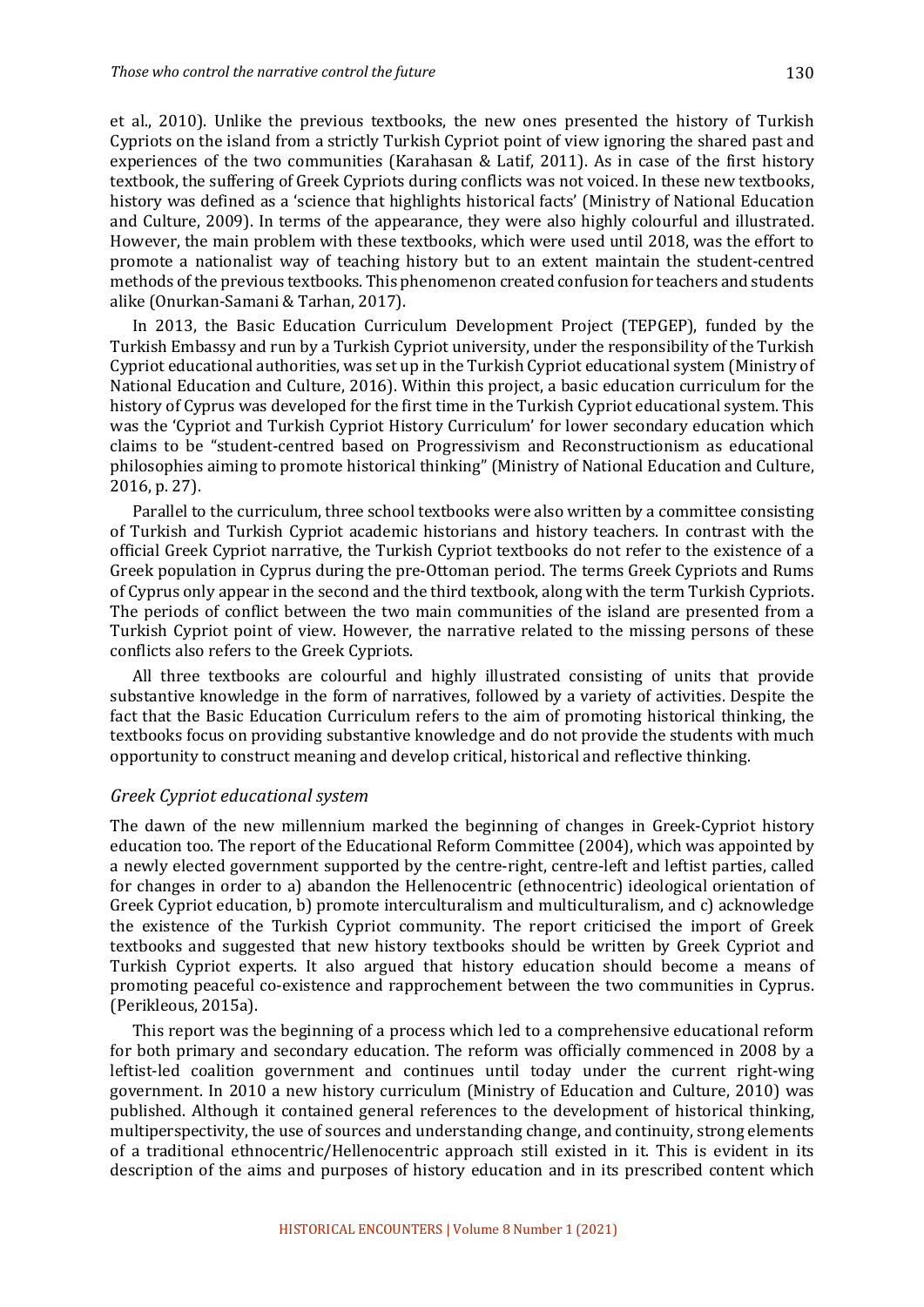essentially supported the same Hellenocentric dominant narrative of the twentieth-century, albeit less explicit in promoting Greek superiority and in drawing attention to negative aspects of other groups (Perikleous, 2015a, 2015b). One could argue that the 2010 Curriculum's ethnocentric approach was in contrast with the Cyprocentric politics of the predominantly leftist government at the time. This was more than likely due to an effort not to cause reactions by attempting a balanced position between the two opposing views and also to the fact that this was still a coalition government in which Hellenocentric parties also participated. The political appointment of only historians and no educators for the development of the curriculum attests that the matter was treated as an issue of politics rather than one of curriculum thinking and related pedagogy.

Although the 2010 History Curriculum did not bring any substantial changes, its implementation process in primary education introduced a new approach that was radically different from the traditional Hellenocentric one and its Cyprocentric opponent. This process, which was undertaken by a group of teachers at the Department of Curricula, included the development of teaching proposals for Year 3 (ages 9-10) and in-service training for primary school teachers. Both the teaching proposals and the in-service training introduced a constructivist inquiry-based approach which instead of promoting a specific narrative, aimed to develop historical literacy, that is the combination of substantive knowledge and disciplinary understanding. Unlike the case of the Turkish Cypriot textbooks of 2004 that employed a disciplinary approach to promote social aims related to the promotion of Cyprocentric views, the teaching material for the implementation of the Greek Cypriot 2010 Curriculum in primary education focused on intrinsic aims by prioritising disciplinary understanding rather than any kind of identity or narrative. This was based on the idea that disciplinary understanding (the way knowledge is constructed in the discipline of history) allows students to deal with conflicting views of the past and gives meaning to substantive knowledge making it usable and worthy to be remembered (Ministry of Education and Culture, 2012). The implementation process in secondary education emphasised the use of sources; however, it retained a focus on conveying factual knowledge rather than developing disciplinary understanding. With the election of a rightwing government in 2013 the implementation process was essentially halted in order to be reevaluated. Since then no more teaching material has been developed and in-service training is limited. 

The latest version of the History curriculum was published in 2016 (Ministry of Education and Culture, n.d.) and in some aspects adopted the suggestions of the implementation process for primary education. According to this the main purpose of history is the development of historical thinking and consciousness. The means for this is the cultivation of historical literacy, coherent knowledge of the past and an understanding of the methods and logic of the discipline of history.

Despite the changes in terms of methodology, the prescribed content to be taught in the 2016 version of the history curriculum remained essentially the same as the one in previous curricula: ethnocentric without allowing much space for different interpretations. Also, apart from the teaching material for Year 3, which was developed during the first year of the implementation of the 2010 History Curriculum, no new history textbooks have been published after the introduction of either the 2010 History Curriculum or its 2016 version.

#### *Overview*

At the beginning of the twenty-first century, ethnocentric approaches in both educational systems were seriously challenged by Cyprocentric ones, and views of education as a contributing factor to rapprochement between Greek Cypriots and Turkish Cypriots found their way into official texts. This can be explained by the ascension of Cyprocentric parties to power, the partial removal of travel restrictions in 2003 which allowed the contact between the two communities, the debates over the 2004 referendum for a solution in Cyprus, which brought forward voices that supported reconciliation and coexistence, and the phenomenon of nationalism being challenged globally (Perikleous, 2015a). The efforts of international organisations (for example, Council of Europe, United Nations) to promote reconciliation on the island were also a crucial factor for this development.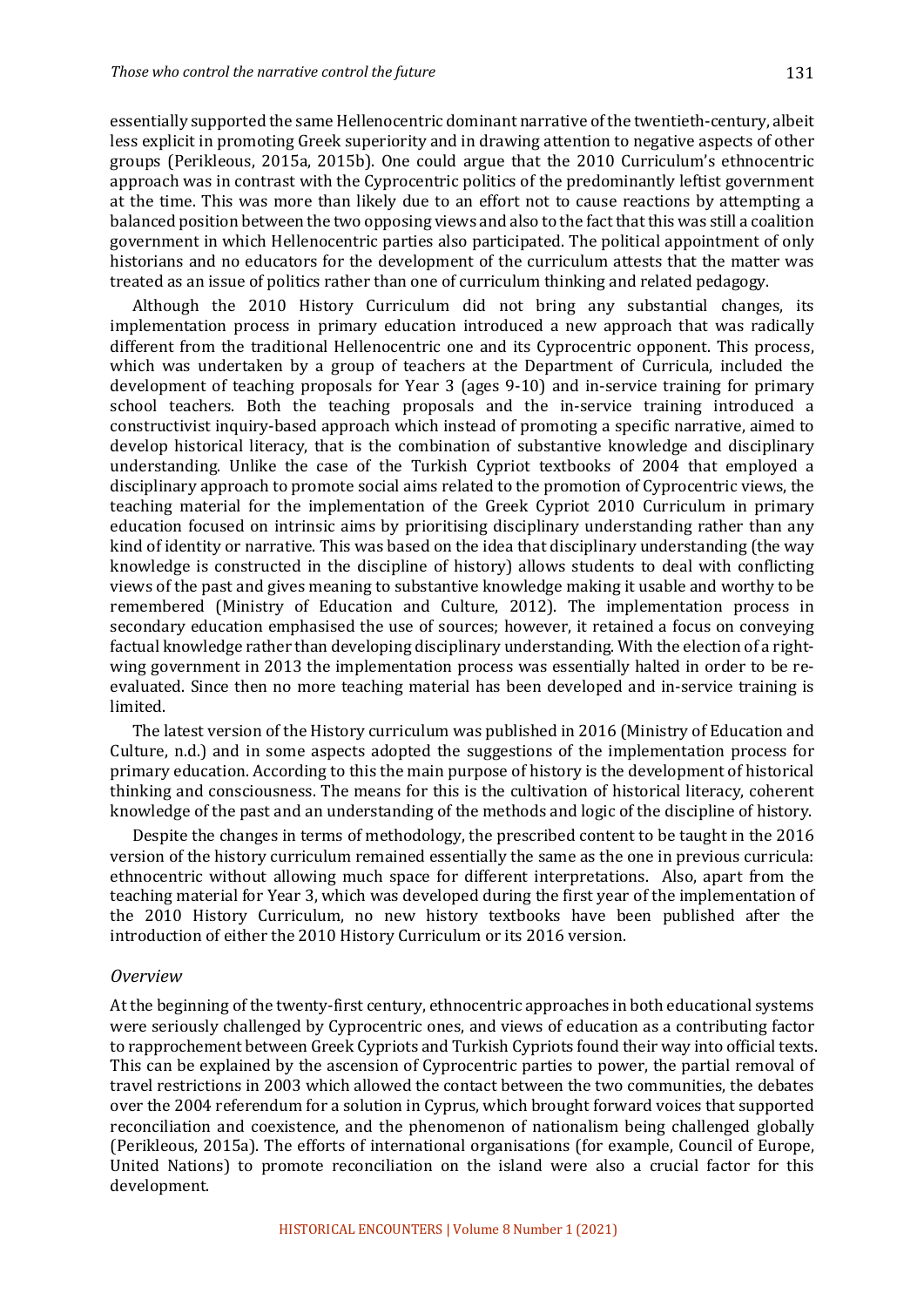The same period also marks the emergence of disciplinary inquiry-based approaches of history education on the island, initially as a crucial element in suggestions by international organisations for promoting mutual understanding on the island. However, advocates of the original purpose of disciplinary approaches also influenced developments on history education in Cyprus.

## **Discussion**

Even though the two educational systems in Cyprus developed separately, at the moment, they face a similar situation. On one hand there is an officially expressed policy (in terms of curricular texts) for the introduction of constructivist approaches in history education which aim to develop disciplinary understanding and abilities of historical inquiry. On the other hand, the officially prescribed factual knowledge to be taught (as described in the curricula and presented in history textbooks) remains ethnocentric and mono-perspectival. Furthermore, the official textbooks used in both educational systems follow traditional approaches of conveying facts without any substantial provisions for the development of ideas related to disciplinary historical thinking or abilities related to the construction of historical knowledge.

The existence of this tension is buttressed by the key role of history textbooks. History textbooks are far more visible to the public than the curriculum which is essentially meant to be used only by the teachers. While curricula can be found only in teachers' libraries and are accessed online usually by teachers, textbooks are practically in every household with school-aged children. Textbooks and factual knowledge prescribed by the curriculum are much more specific than methodological aims in terms of the kind of history that is being taught. Lists of topics in curricula and texts contained in textbooks explicitly suggest a specific narrative, while methodological aims referring to the development of historical thinking do not. Furthermore, the development of historical thinking is, for many, an abstract idea with which is difficult to disagree.

Although teachers' pedagogical choices are affected by a variety of internal and external factors (Husbands et al., 2003), international literature suggests that textbooks have a crucial role in the teaching of history and that they are often more influential than curricular documents (Foster & Crawford, 2006). Despite the absence of research data on teachers' practices in Cyprus, anecdotal evidence (including the authors' experience as educators and teacher trainers) confirms the key place of textbooks in history teaching in both educational systems. Therefore, one can argue that between the constructivist methodology described in the curricula and the traditional approach of the textbooks, teachers are more likely to teach according to the latter.

Due to their higher visibility and specificity and also the key role of textbooks in history teaching, public opinion, the media, politicians and even educators are more sensitive to changes to the school narratives (in textbooks and curricula) than changes related to methodological suggestions. Unlike the latter, the school narratives in both educational systems tell stories about the past which do more than to inform students about the past. They tell students the story of who they are (Greeks and Turks). As evidenced by several debates which took place in Cyprus during the last decades these narratives remain dominant and do not allow space for the Cyprocentric ones that challenge them (see for example Perikleous, 2015a; Onurkan-Samani & Tarhan, 2017). Klerides and Zembylas (2011) describe this phenomenon as a form of *immunology* where Cyprocentric narratives are prevented from passing the border of history textbooks in order to threaten ethnocentric identities. We suggest that the phenomenon goes beyond textbooks and that this imaginary border includes the narratives prescribed by curricular texts and educational policies too. The rather ethnocentric narrative of the 2010 Curriculum for Greek Cypriot education, which was arguably the result of an effort to avoid reactions, despite the Cyprocentric view held by the predominantly leftist government at the time (Perikleous, 2015a), is an example of this phenomenon. In the light of this, the co-existence of constructivist inquiry-based methodologies, suggested by the curricula, and ethnocentric narratives, included in the curricula and textbooks, that promote national identities is not a paradox. It can be explained by the fact that changes of pedagogical methodology in history education policy documents are not perceived as threatening identities as much as changes in the prescribed narratives do.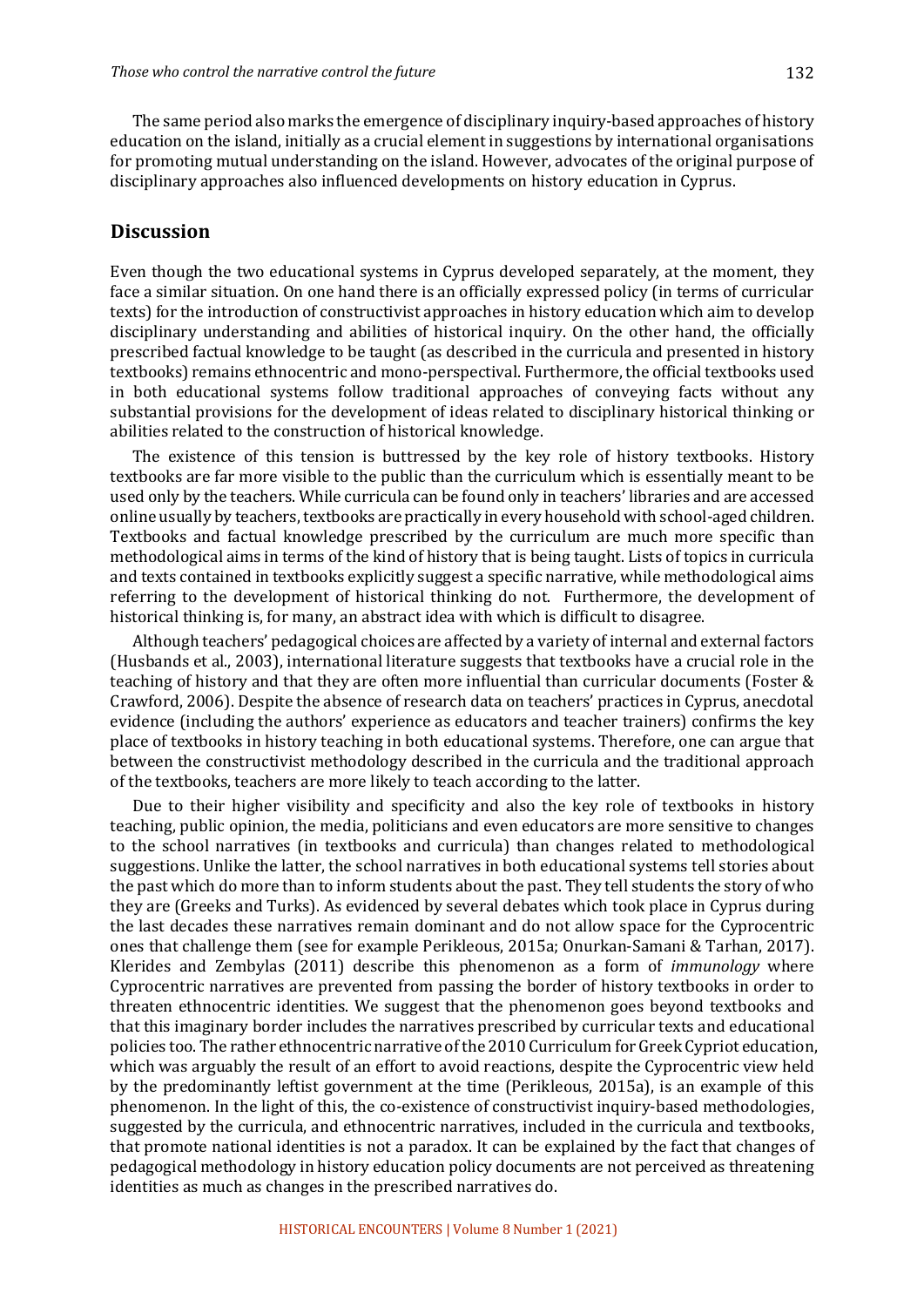The dominance of ethnocentric narratives in both systems can also partly explain the fact that a 'third [bi-communal] space' (Makriyianni, Psaltis & Latif, 2011) that exists in the form of bicommunal NGOs and initiatives, which aim to promote reconciliation through history teaching, has not managed, at least until now, to substantially influence developments in the teaching of the subject in the two educational systems. For example the most prominent of these organisations, the Association of Historical Dialogue and Research (AHDR), even though it has strong support from organisations such as the Council of Europe and the United Nations, and during the last two decades has produced a significant amount of high quality teaching material and provided training opportunities for history teachers (Counsell et al., 2013; Psaltis et al. 2013), has not managed to substantially influence the two educational systems. The AHDR's teaching materials and training seminars challenge the ethnocentric narratives and, in this way, threaten the integrity of deepseated identities in both communities, causing resistance (see AHDR, n.d. and AHDR, n.d.b).

Another example of how the dominance of the two conflicting ethnocentric narratives does not allow changes in the teaching of history is the case of the Bi-communal Technical Committee on Education (TCE) which was established by the leaders of the two communities in 2015 with a mandate to: a) review research and good practices and also undertake new research on education's potential to contribute to conflict transformation, peace, reconciliation and the countering of prejudice, discrimination, racism, xenophobia and extremism; b) suggest a mutually acceptable mechanism for the implementation of confidence-building measures in schools and to promote contact and cooperation between students and educators from the two communities; and  $c$ ) to make recommendations regarding the coordination of the two educational systems (UNFICYP, 2015; United Nations, 2016). The establishment of this committee was a significant development since it was the first official common project, related to education, undertaken by the two communities in the history of Cyprus. The TCE's work and particularly its *Imagine* educational programme were praised by the United Nations Secretary-General in his reports on the UN operations in Cyprus (United Nations, 2018; 2019). One would expect that the teaching of history would be one of the key aspects of the TCE's work. However, so far, nothing related to history education has been delivered or suggested by the TCE. Although no official explanation about this phenomenon has been provided so far, it is likely that it is due to concerns about possible reactions caused by changes that could be considered as threatening to the official narratives. 

## **Conclusion**

During the last century history education in Cyprus has been characterised by a game of competing identities (Perikleous, 2015a). This rivalry reflects different political aspirations about Cyprus and the island's relationship with the British Empire (during colonial times) and the so called 'motherlands': Greece and Turkey. As in many other places in the world, the different groups in Cyprus approach the teaching of history as a tool for social engineering. As Shemilt points out, in a "social engineering model... [of history education] ... specific lessons from the past are taught with the intention of shaping students' attitudes and behaviours in the lived present" (2011, p. 70). The prevailing idea is that those who control the narrative in school history in a community of people, essentially control the future of the community itself.

This is not a localised phenomenon. Different depictions of the past are the main cause of the so-named History Wars that occur in a number of societies, which quite often take the form of public debates between historians, educators, politicians, and commentators over the kind of history students should be taught. This is also a major feature of the debates over the teaching of history in former colonies. However, as in the case of colonial educational policy, differences can be observed in the way such debates manifest in different former colonies. For example, in Australia and New Zealand, a key issue in these debates is the balance between the history of the European colonisers and their achievements on one hand and the history of the Indigenous peoples and the injustices that they have suffered on the other (Guyver, 2013). In the case of Cyprus, as discussed earlier in this article, the history of the British colonisers was never part of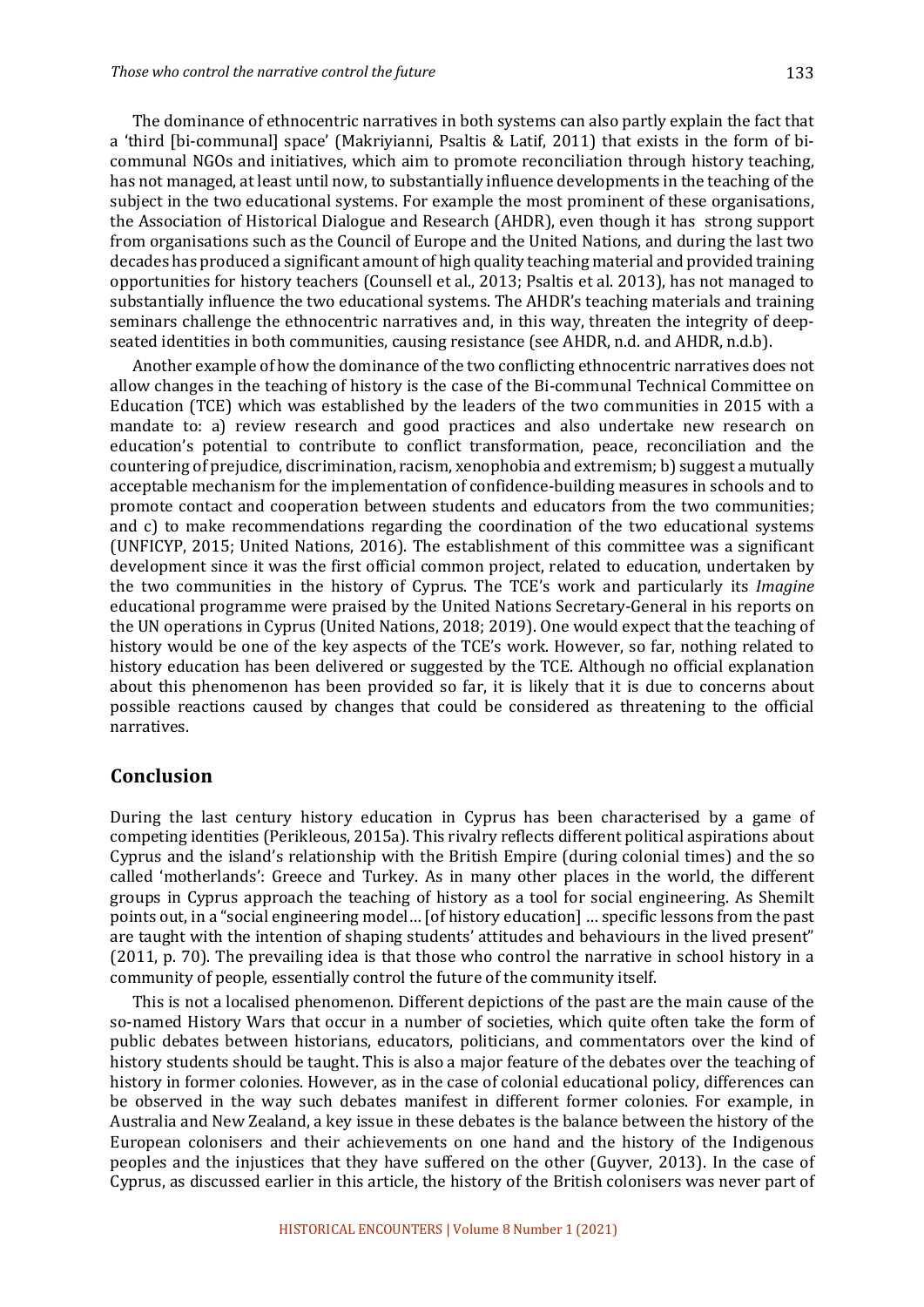this debate. Instead, the controversy is caused by different views about the balance between the history of the island and the two communities' perceived motherlands (Greece and Turkey) and by conflicting assumptions of how the relationship between all four groups should be depicted.

These differences between educational systems in former colonies are related to how colonisation and decolonisation occurred in each case. In Australia and New Zealand, the settlement of people was a main feature of the colonisation process. During decolonisation these people became the first citizens of the new countries. This explains, at least partly, the strong support for a narrative that adopts the perspective of the coloniser and suppresses the history of the Indigenous peoples and their suffering. In Cyprus this did not happen. British colonial rule did not include the settlement of people on the island and the citizens of the Republic of Cyprus in 1960 were the locals who lived on the island a long time before colonisation and considered themselves as members of nations that existed in places other than Cyprus. This identification with the 'motherlands' resulted to the dominance of the Greek and Turkish narratives in school history while the history of Cyprus itself remains of secondary importance until today. Even when the latter is taught, the prevailing narrative is again one that tells the story of the island from either a Greek or Turkish perspective. It can be argued that the role of the coloniser's history, in the case of the Greek Cypriot and the Turkish Cypriot educational systems is fulfilled by the history of the 'motherlands.' 

There are three different directions in which history education on the island could move. The first one is the preservation of the current situation with the prevalence of ethnocentric narratives which promote the identities of the 'motherlands' in order to cultivate citizens who will strive to protect their community as part of a greater nation. The second one is the replacement of the current ethnocentric narratives with a Cyprocentric one which will promote a common civic identity for all Cypriots. The third one is a radical change of decisively shifting the focus of history teaching from a social engineering model to what Shemilt calls a 'social education model' (2011) that prioritises historical literacy over social aims such as identity building. In this disciplinary model the teaching of history aims to develop knowledge of the past and an understanding of how we know about the past without prioritising a specific narrative. Instead it aims to make students aware of the existence of multiple narratives and help them develop a mental apparatus to navigate through them. In this case, there is no effort to develop a certain kind of identity.

A move from the current Hellenocentric and Turkocentric approaches to a Cyprocentric one is not likely to take place without a shift in the current political situation. The example of the shortlived history textbooks with more Cyprocentric views in both communities supports this argument. Furthermore, as Falk Pingel (2011) points out, experience in textbook revisions globally shows that successful changes aiming to promote reconciliation and mutual understanding usually take place in contexts where the opposing groups have already settled their political conflicts. Therefore, this move seems to be highly unlikely before a political solution is agreed. 

A shift towards what Shemilt (2011) describes as a social education approach would be an arguably even more radical development. It demands the abandonment of the current social engineering model which means to reject history's role as a tool for identity building. It also means accepting that the story of the ethnic or ideological other should be told too. Although for now advocates of a Cyprocentric approach seem to favour multiperspectivity and argue for a teaching of history that develops historical thinking, it is debatable whether these views include the perspective of their ideological other, the ethnocentric one. Debates within each community over history, in which all sides demand the teaching of 'true history' and deem the other's narrative as a 'forgery of history', suggest otherwise. It is unlikely that the supporters of either the ethnocentric or Cyprocentric identities would accept a teaching of history that does not aim to develop any kind of national or civic identity. This is of course not a local phenomenon but a global one. The idea of history education as a key component of preserving modern states remains strong, and arguably an educational system in which the teaching of the subject is completely disassociated from identity formation does not exist.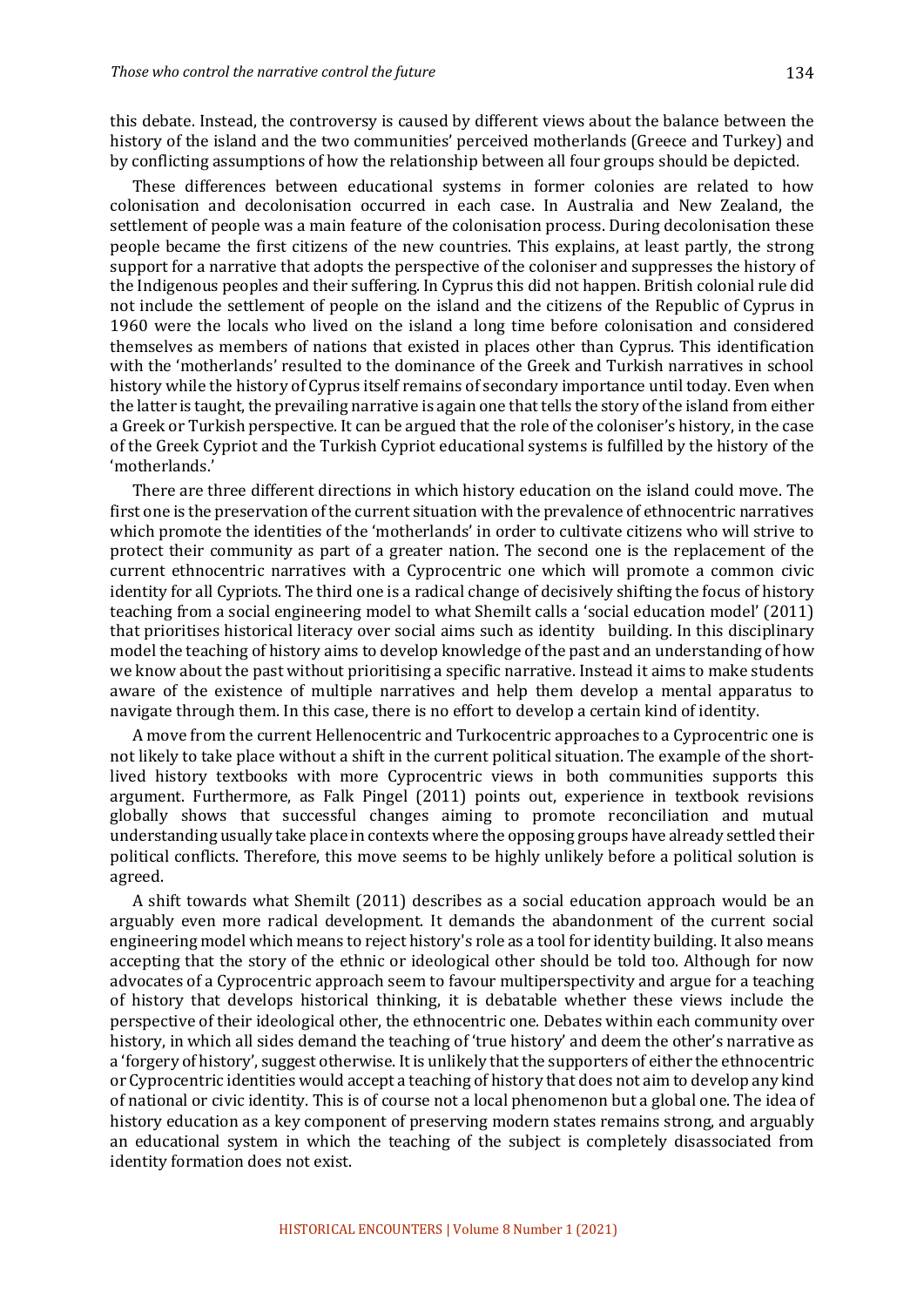The case of history education in Cyprus is not unique. Debates and developments which change the balance between different narratives that promote different identities and between sociopolitical and disciplinary aims in history teaching have been happening around the world for decades. As Stuart Foster points out "victimization of school history by external ideological forces appears to be the most unfortunate and chilling curriculum lesson to be learned" (1998, p. 162) from these debates. This is also true in the case of Cyprus where usually the educational community is absent from these debates, and arguments voiced by politicians and public figures who do participate, are often ahistorical, revealing a simplistic and superficial understanding of pedagogy driven by political interests. In view of this we argue that there is a need for strong communities of history education teachers and academics, within and between the two educational systems in Cyprus, who will promote the discussion of the issue of history teaching in pedagogical and disciplinary terms. The involvement of academic historians in this process is also crucial. Since different perspectives of pedagogy, the past, history and history education exist also within the circles of history educationalists and academic historians, the pedagogical and disciplinary nature of the discussion will not necessarily lead to a consensus. It can, however, create a space for the exchange of informed arguments and provide resistance to the abuse of the subject by political agendas and uninformed policy makers.

# **References**

- Association for Historical Dialogue and Research. (n.d.). Our Work. In *Association for Historical Dialogue and Research*. Retrieved from https://www.ahdr.info/our-work
- Association for Historical Dialogue and Research  $(n.d.)$ . Education for a Culture of Peace 'IMAGINE'. In *Association for Historical Dialogue and Research*. Retrieved from https://www.ahdr.info/peace-education/58-education-for-a-culture-of-peace-imagine
- Beyidoglu Önen, M., Jetha-Dağseven, S., Karahasan, H., & Latif, D. (2010). *Rewriting history textbooks, history education: A tool for polarizationor Reconsiliation?* Nicosia: Tipograf Arts.
- Counsell, C., Makriyianni, C., & Onurkan-Samani, M. (2013). *Constructing the AHDR* Supplementary Educational Materials: A Journey in Cooperation for a Better History Education. Nicosia: AHDR, UNDP-ACT.
- Deputy Prime Ministry and Ministry of Foreign Affairs. (n.d.). Historical Background. In *Deputy Prime Ministry and Ministry of Foreign Affairs.* Retrieved from https://mfa.gov.ct.tr/cyprusnegotiation-process/historical-background/
- Educational Reform Commitee (2004). *Dīmokratikí kai anthrópinī paideía stīn Evrokypriakí* politeía [Democratic and Humanistic Education in the Euro-Cypriot state]. [Online]. Retrieved from http://www.paideia.org.cy/upload/ekthesi\_epitropis.pdf
- Faustmann, H. (1999). *Divide and quit? The history of British colonial rule in Cyprus 1878 1960 (Including a special survey of the transitional period February 1959 - August 1960)* (Doctoral dissertation, Universität Mannheim, Mannheim, Germany).
- Foster, S. J. (1998). Politics, parallels and perennial curriculum questions: The battle over school history in England and the United States. *Curriculum Journal*, 9(2), 153-164. https://doi.org/10.1080/0958517970090203
- Foster, S. J. & Crawford, K. A. (2006). The critical importance of history textbook research. In S. J. Foster & K. A. Crawford (Eds.), *What shall we tell the children? International perspectives on school history textbook* (pp. 1-24). Greenwich, CT: Information Age Publishing.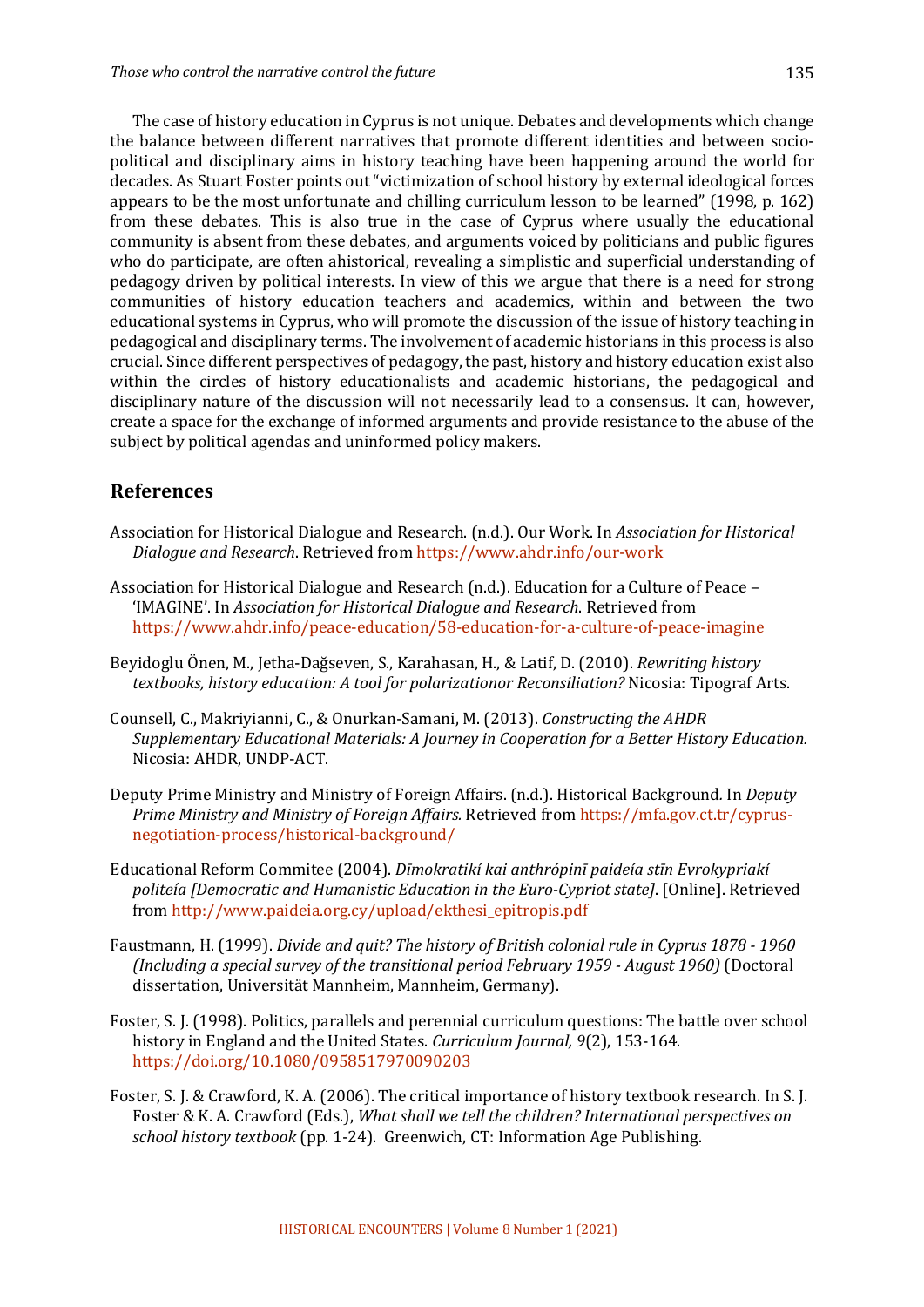- Güneş, B., Çapraz, H., & Erdönmez, C. (2018). British Intervention in the Turkish Cypriot Education (1920-1935), *Cumhuriyet Tarihi Arastirmalari Dergisi*, 14(28), 111-133.
- Guyver, R. (2013). Editorial: History teaching, pedagogy, curriculum and politics: dialogues and debates in regional, national, transnational, international and supranational settings. *International Journal of Historical Learning, Teaching and Research, 11*(2), 3-10.
- Husbands et al. (2003). What do history teachers do in History classrooms? In C. Husbands, A. Kitson, & A. Pendry (Eds.), *Understanding history teaching* (pp. 51-65). London: Open University Press.
- Karahasan, H. & Latif, D. (2011). Rewriting history textbooks, history education: A tool for polarization or Reconciliation? In L. Perikleous & D. Shemilt (Eds.), *The future of the past: Why* history education matters (pp. 433-451). Nicosia: Association for Historical Dialogue and Research, UNDP-ACT.
- Kızılyürek, N. (2002). *Milliyetçilik kıskacında Kıbrıs [Cyprus under the yoke of nationalism].* İstanbul: İletisim Publishing.
- Klerides, E., & Zembylas, M.  $(2011)$ . Identity as immunology: History teaching in two ethnonational borders of Europe. *Compare: A Journal of Comparative and International Education,* 47(3), pp. 416-433. https://doi.org/10.1080/03057925.2017.1292847
- Makriyianni, C., Psaltis, C., & Latif, D. (2011). History teaching in Cyprus. In E. Erdmann & W. Hasberg (Eds.), *Facing mapping, bridging diversity: Foundations of a European discourse on* history education, Part 1 (pp. 91-138). Germany: Wochen Schau Wissenschaft.
- Ministry of Education of Cyprus. (1981). *Analutiko programma tōn skholeíōn stoikheions* ekpaídeusēs [Curriculum for primary education schools]. Nicosia: Ministry of Education of Cyprus.
- Ministry of Foreign Affairs (2006). Historical Review. In *Ministry of Foreign Affairs*. Retrieved from http://www.mfa.gov.cy/mfa/mfa2016.nsf/mfa08\_en/mfa08\_en?OpenDocument
- Ministry of Education and Culture. (n.d.). Analitikó prógramma [Curriculum]. In *Máthima Istorías* dimotikís ekpaídefsis [Primary education history]. Retrieved from http://istod.schools.ac.cy/index.php/el/istoria/analytiko-programma
- Ministry of Education and Culture. (1996). *Analitika programmata dimotikís ekpaídefsis [Curricula for Primary Education]*. Nicosia: Curriculum Development Unit.
- Ministry of National Education and Culture. (2005). *Kıbrıs Türk Eğitim Sistemi [The Turkish Cypriot Education System].* Nicosia: Cyprus.
- Ministry of National Education and Culture. (2009). *Kıbrıs Türk Tarihi [Turkish Cypriot History].* Nicosia: Cyprus.
- Ministry of Education and Culture. (2010). Analytika programmata prodīmotikīs, dīmotikīs kai mesīs ekpaideysīs [Curricula for pre-primary, primary and secondary education (Vol. 1)]. Nicosia: Curriculum Development Unit.
- Ministry of Education and Culture. (2012). *Didaktikes protasis kai idees gia ekpaideutikous pou* didaskoun istoria [Teaching proposals and ideas for educators who teach history]. Nicosia: Curriculum Development Unit.
- Ministry of National Education and Culture. (2016). *Temel Eğitim Programı [Basic Education Curriculum].* Retrieved from http://tepgp.emu.edu.tr/TEPGPg.pdf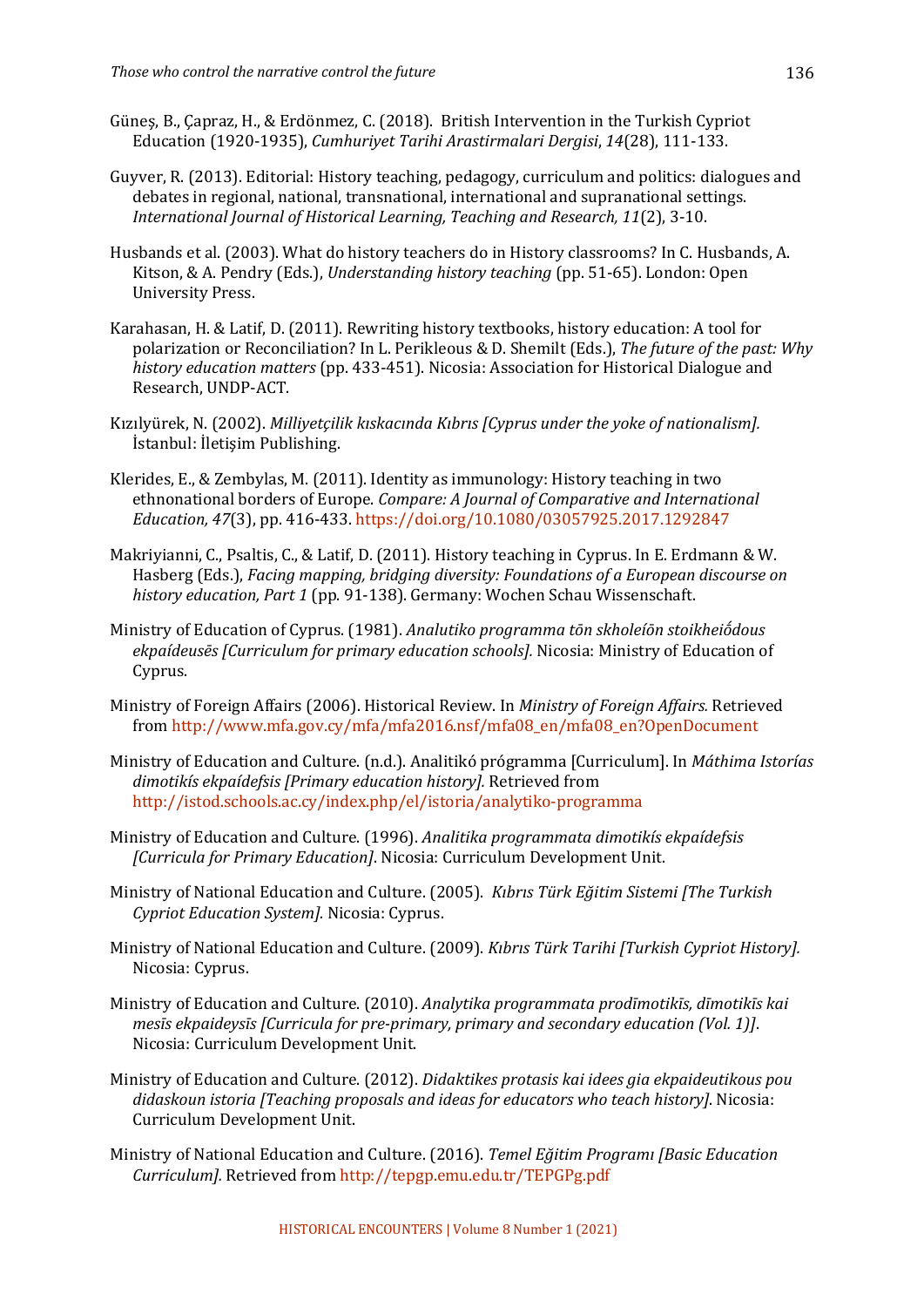- Onurkan-Samani, M., & Tarhan, B.A. (2017). Challenging the established role of history education in Cyprus: A brief enquiry into its difficulties and premises. In I. Psalits, N. Anastasiou, H. Faustmann, M. Hadjipavlou, H. Krahasan, & M. Zackheos (Eds.), *Education in multicultural Cyprus* (pp.107-119). Cambridge: Cambridge Scholars Publishing.
- Onurkan-Samani, M. (1999). *Kıbrıs Türk milliyetçiliği [Turkish Cypriot Nationalism]* (Masters dissertation, Hacettepe University, Social Sciences Institute, Ankara, Turkey).
- Onurkan-Samani, M. (2007). *Kavanin Meclisi (1882-1931) [Legislative Council (1882-1931)]* (Doctoral dissertation, Hacettepe University, Social Sciences Institute, Ankara, Turkey).
- Orwell, G. (1949). Nineteen eighty-four. London: Secker & Warburg.
- Papadakis, Y. (2008). History education in divided Cyprus: A comparison of Greek Cypriot and Turkish Cypriot schoolbooks on the 'History of Cyprus'. *PRIO Report, International Peace Research Institute, 24. Oslo.*
- Perikleous, L. (2010). At a crossroad between memory and thinking: the case of primary history education in the Greek Cypriot educational system. *Education* 3-13, 38(3), 315-328. https://doi.org/10.1080/03004279.2010.497281
- Perikleous, L. (2015a). A game of identities: Debates over history in Greek Cypriot education. In H. Cooper, & J. Nichol (Eds.), *Identity, trauma and controversial issues in history* (pp. 58-80). Cambridge: Cambridge Scholars Publishing.
- Perikleous, L. (2015b). 'A brave new world? History education reform in the Greek Cypriot educational system'. In A. H. Wilschut, & A. Chapman (Eds.), *Joined-up history: New directions in history education research* (pp. 161-182). Charlotte, NC: Information Age Publishing.
- Persianis, P. (2010). *Ta politiká tīs ekpaídefsīs stīn Kýpro [The politics of education in Cyprus].* Nicosia: University of Nicosias Publications.

Persianis, P. & Polyviou, G. (1992). *History of education in Cyprus*. Nicosia: Pedagogical Institute.

- Philippou, S. (2014). 'Curriculum Studies' in Cyprus: a research agenda for curriculum, Bildung and Didaktik as challenges of translation and re-contextualisation. *European Journal of Curriculum Studies, 1*(1), 83-99.
- Philippou, S., & Klerides, E. (2010). On continuity and change in national identity construction: An initial note on Greek Cypriot education, 1960-2010. *The Cyprus Review, 22*(2), pp. 219-233. https://cyprusreview.org/index.php/cr/article/view/210
- Pingel, F. (2011). Dealing with conflict New perspectives in international textbook revision. In L. Perikleous, & D. Shemilt (Eds.), *The future of the past: Why history education matters* (pp. 405-432). Nicosia: Association for Historical Dialogue and Research.
- Polydorou, A. (1995). *Ī anáptyxī tīs dīmotikís ekpaídefsīs stīn Kýpro [The development of primary education in Cyprus]*. Nicosia: Author.
- Psaltis, C., Makriyanni, C., Zincir Celal, R. & Onurkan-Samani, M. (2013). From intractable conflict to transformative knowledge: The home for cooperation in Cyprus. *Political Geography, 33*, pp. 52-62.
- Samani, H. (2006). *Tanzimat Devrinde Kıbrıs (1839-1878)* [Cyprus in the Tanzimat Period (1839-1878)] (Unpublished doctoral thesis). Hacettepe University, Social Sciences Institute. Ankara, Turkey.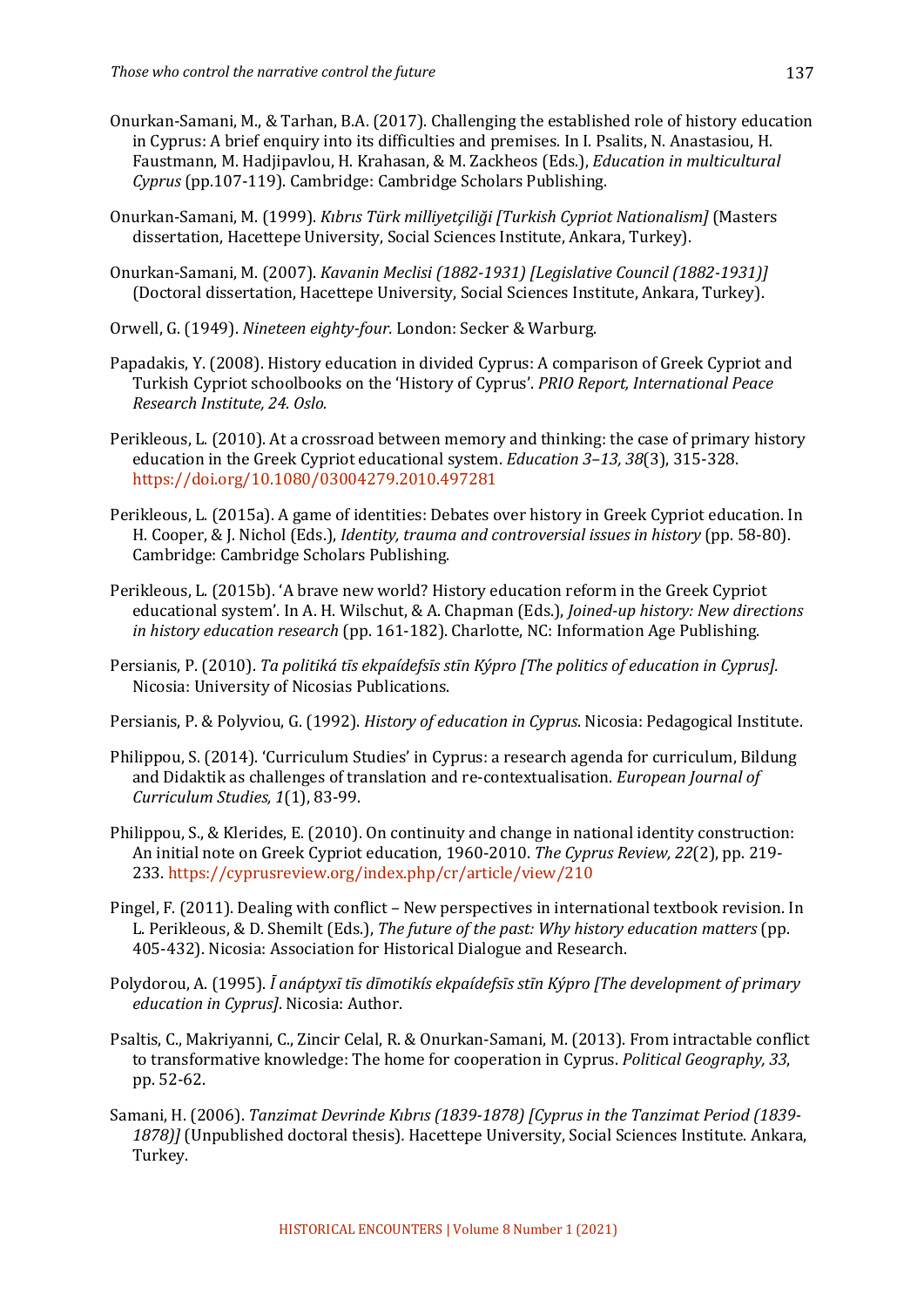- Serter, V. Z. (1981). *Kibris Türk Mücadele Tarihi [The History of Turkish Cypriot struggle]*. Nicosia: Cyprus.
- Serter, V. Z. (2002). *Kibris Tarihi [History of Cyprus].* Nicosia: Cyprus.
- Seixas, P. (2000). Schweigen! die Kinder! Or: Does postmodern history have a place in the schools? In P. Seixas, P.N. Stearns, & S. Wineburg (Eds.), *Knowing, teaching and learning and* history (pp. 19-37). New York, NY: New York University Press.
- Shemilt, D. (2011). The gods of the copybook headings: Why don't we learn from the past? In: L. Perikleous, & D. Shemilt (Eds.), *The future of the past: Why history education matters* (pp. 69-128). Nicosia: Association for Historical Dialogue and Research, UNDP ACT.
- Suha, A. (1969, April, 14-19). Turkish education in Cyprus. The First International Congress of *Cypriot Studies* (pp*.* 235-252).
- United Nations (2016). *Report of the Secretary-General on the United Nations operation in Cyprus.* Retrieved from https://unficyp.unmissions.org/sites/default/files/sg\_report\_6\_january\_2016.pdf
- United Nations (2018). *Report of the Secretary-General on the United Nations operation in Cyprus.* Retrieved from http://www.uncyprustalks.org/wp-content/uploads/2019/05/2018- 10-15-SG-GO-Report-S-2018-919.pdf
- United Nations (2019). *Report of the Secretary-General on the United Nations operation in Cyprus.* Retrieved from http://www.uncyprustalks.org/wp-content/uploads/2019/05/2019- 04-16-SG-GO-Report-S-2019-322.pdf
- United Nations Security Council (2019). *Resolution 2483*. Retrieved from https://unficyp.unmissions.org/sites/default/files/250719\_adopted\_res.\_on\_unficyp\_e.pdf
- UNFICYP (2015). *Leaders complete intense phase of discussions in November, agree to set up Technical Committee on Education*. Retrieved from https://unficyp.unmissions.org/leaderscomplete-intense-phase-discussions-november-agree-set-technical-committee-education
- Vickers, E., Kan, F., & Morris, P. (2003). Colonialism and the politics of 'Chinese History' in Hong Kong's schools. *Oxford Review of Education*, 29(1), 95-111. https://doi.org/10.1080/03054980307432
- Wilschut, A. H.J. (2010). History at the mercy of politicians and ideologies: Germany, England, and the Netherlands in the 19th and 20th centuries. *Journal of Curriculum Studies 42*(5), 693-723. https://doi.org/10.1080/00220270903049446
- Yiangou, M. S. (2004). *Colonial Classrooms in Cyprus: Teachers, Schools and National Identity* (Doctoral dissertation, University of Cambridge, Cambridge, UK).

# **Endnotes**

<sup>1</sup> In George Orwell's (1949) dystopian fiction novel *Nineteen Eighty-Four,* the ruling class, called the Party, uses the slogan "Who controls the past controls the future. Who controls the present controls the past" to describe their manipulative attitude to the knowledge of the past.